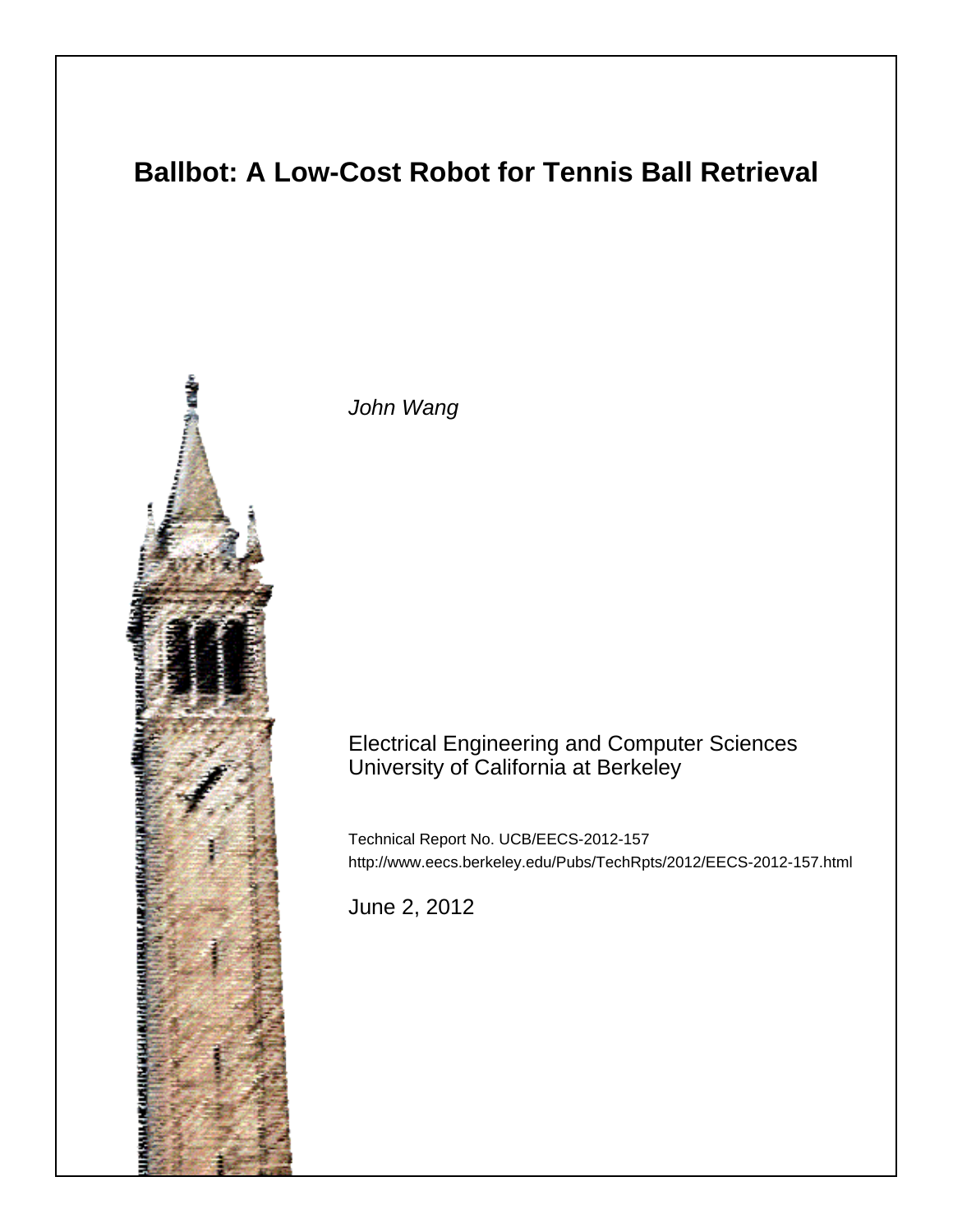Copyright © 2012, by the author(s). All rights reserved.

Permission to make digital or hard copies of all or part of this work for personal or classroom use is granted without fee provided that copies are not made or distributed for profit or commercial advantage and that copies bear this notice and the full citation on the first page. To copy otherwise, to republish, to post on servers or to redistribute to lists, requires prior specific permission.

Acknowledgement

Pieter Abbeel, Karthik Lakshmanan, Ankush Gupta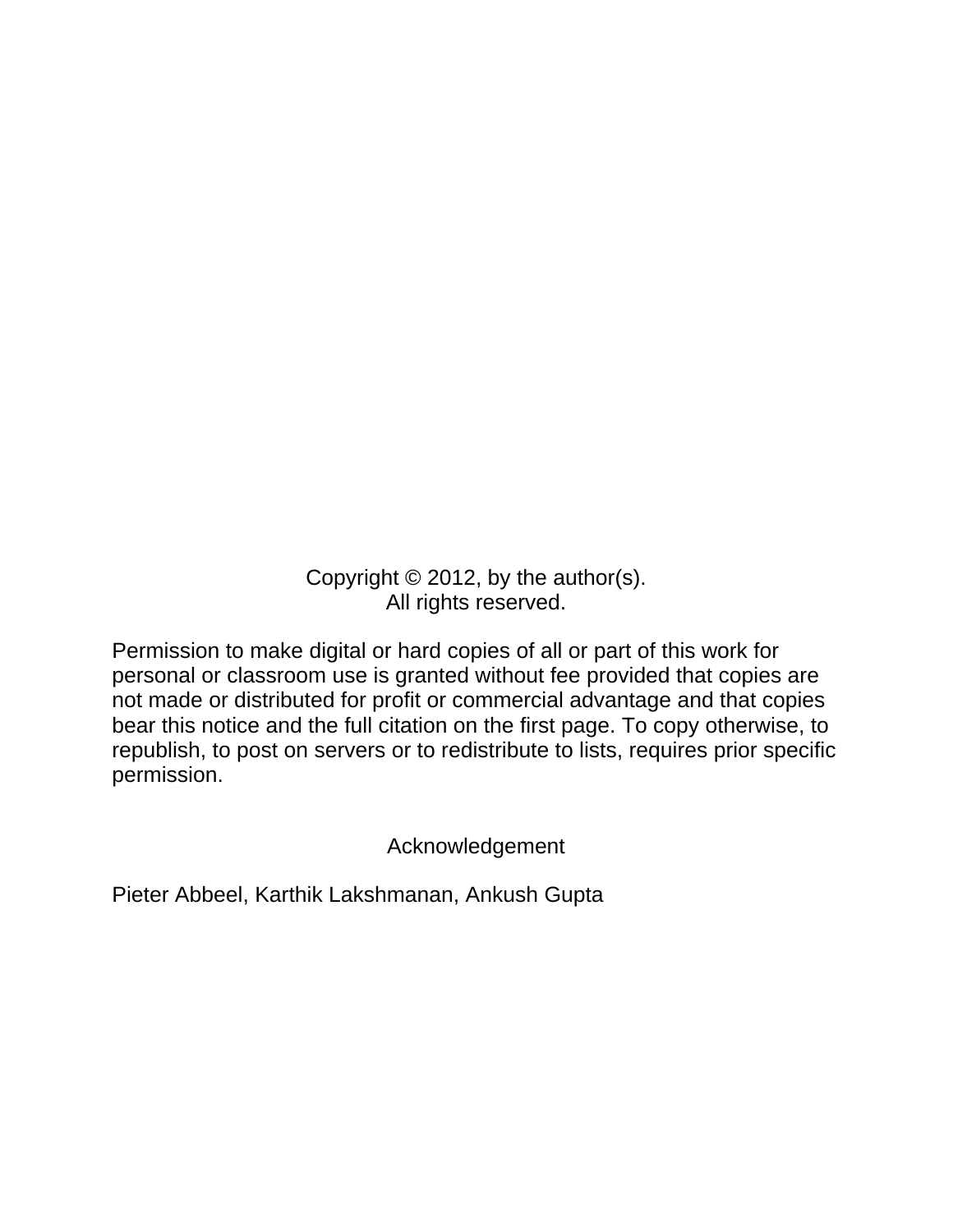# Ballbot: A Low-Cost Robot for Tennis Ball Retrieval

John Wang

*Abstract*— This paper presents a robotic platform which is targeted to perform the task of a tennis ball boy. This platform is self-contained with on-board sensing and computation, uses only cost-effective off-the-shelf components, and was designed to perform robustly and repeatably in semistructured real-world environments. In particular, this paper presents a particle-filter implementation that allows the robot to localize itself and navigate on a tennis court. Along with navigation and tennis ball detection, this will enable it to pick up tennis balls on a real tennis court. This paper describes our system, presents our initial experimental results, and discusses some of the challenges faced.

#### I. INTRODUCTION

Despite the success of the Roomba robotic vacuum, similar robotics platforms have been slow to follow. Roomba's success lay in its promise of accomplishing a simple repetitive task (vacuum cleaning) autonomously and at a competitive price [1].

We present a low-cost robot platform which, like the Roomba, is designed to perform a specific task (picking up balls during a tennis match) autonomously and reliably. A tennis "ball boy" robot must be more aware of the environment than a Roomba. Rather than wandering about blindly, it needs to be able to find its own location and navigate to different points of interest as the situation warrants. Specifically, it needs to stay off the court during a match until it recognizes a dead ball, fetch the ball, and re-park itself at the edge of the court.

In this paper, we present our first steps toward this goal and analyze some of the challenges involved. First we constructed a mobile robot platform with a ball pickup attachment, and implemented a ROS software stack for base control and odometry. We then extended the capabilities of the software stack with a motion planner, a court localization module, and a stationary ball detector (as depicted in Fig. [1\)](#page-2-0). Each component of the hardware and software systems are described in this paper, along with an analysis of problems encountered in their implementation.

The emphases of this project are two-fold. First, it provides an in-depth case study of the develop-



<span id="page-2-0"></span>Fig. 1. System block diagram

ment of a robotic platform to perform a specific task autonomously, highlighting the use of state-of-the-art techniques in localization, navigation and control. Second, it presents a low-cost robotic platform that has the potential to serve wider research and educational purposes.

#### II. HARDWARE PLATFORM

For this task, we built a mobile robot platform with on-board processing, computer vision, and wireless communication. The platform is designed to be selfcontained and perform all computations on board. We envision that the platform may be used to carry different payloads to accomplish different tasks. Its relatively low cost and availability of its constituent parts makes it attractive for educational use, particularly at the high school and university level.

# *A. Mechanical*

*1) Base chassis:* The robot is built on top of a 1:10 scale RC car chassis. We decided to use an off-theshelf chassis for increased reliability. The Ackermann steering geometry of the car lends it good stability and handling at high speed. The car is a scale model sedan meant for hobby racing; therefore, the chassis rides very close to the ground. The tennis court is a flat, regular surface which the on-road tires are well suited for.

The entire robot weighs 4 kg, where the stock car base is 1.5 kg (including the battery) and the payload is 2.5 kg. This added weight required stiffening the suspension using higher rate springs and adding preload to the springs. (The high-rate springs we used are 700 N/m, so a compression of approximately 1.3cm on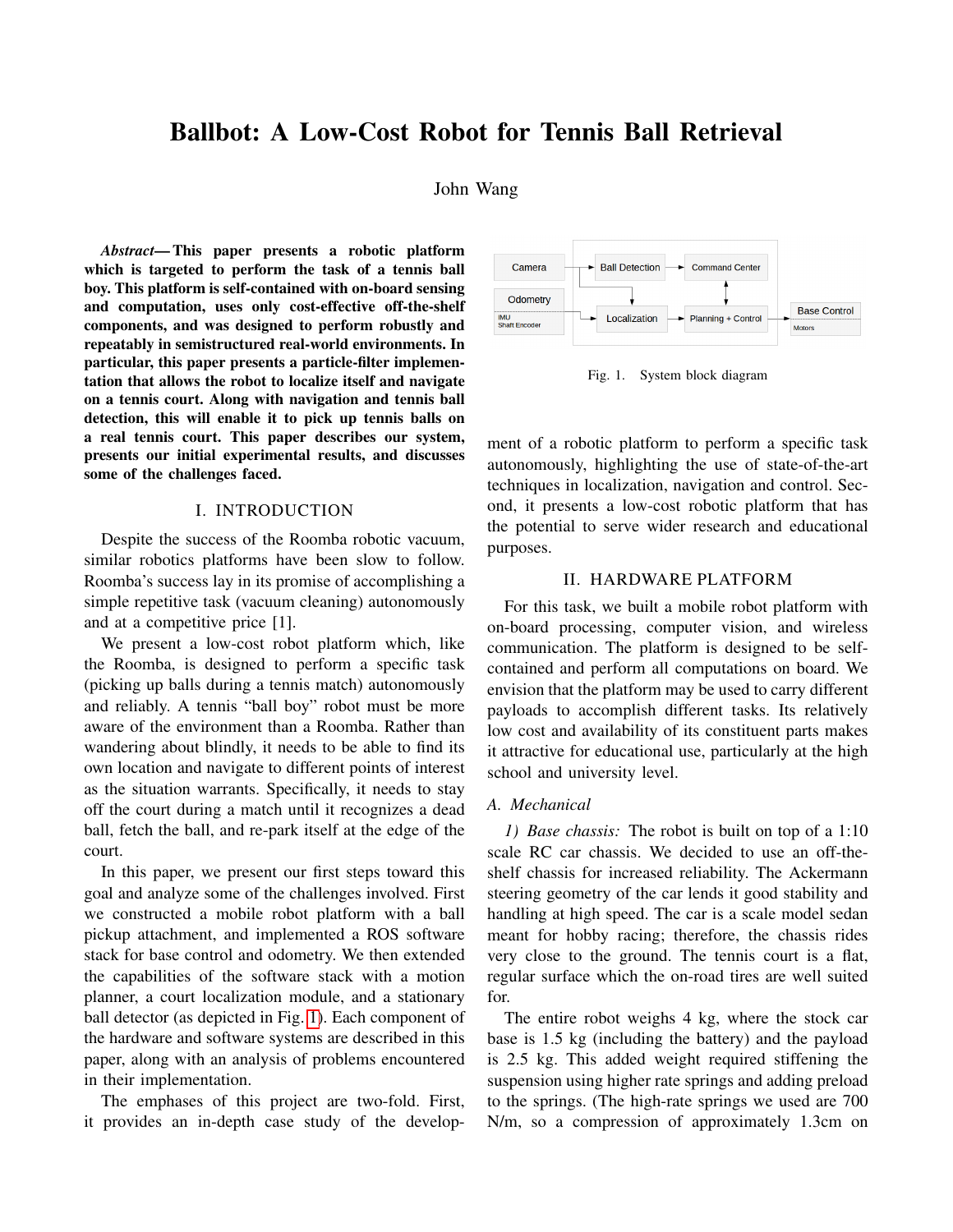

Fig. 2. The ballbot prototype with ball pickup attachment, side view

<span id="page-3-0"></span>each suspension was necessary to support the car's weight.) Most of the robot's payload weight comes from the thick sheets of HDPE and polycarbonate used to make the end-effector and electronics mounting plates. Judicious use of thinner plastics or alternate materials could have reduced the weight substantially.

*2) Ball pickup:* The ball pickup mechanism shown in Fig. [2](#page-3-0) was designed to collect tennis balls from the ground, store the balls and deliver them back to the players. It uses two horizontally positioned rollers which are independently driven through timing belts. (The use of timing belts enables more accurate speed control, for example to launch the ball at varying speeds; however, this was never necessary in practice.) The motors chosen to power the pickup were 25mmdiameter high-power motors with 75:1 gearboxes sold by Pololu. The motors draw 6A at stall, providing 130 oz-in of torque, which was a ballpark figure we would need to compress the tennis ball as it enters each roller.

The opening of the rollers is 24 cm wide, which is wide enough to tolerate an imprecise approach to the ball. The balls are stored in a downward-sloped tube which accommodates up to 3 balls. Ejecting balls is achieved by reversing the rotation of the top roller, launching the ball through the middle of the two rollers. This simple mechanism was found to work fairly reliably with a 96% success rate in autonomous pickup tests.

# *B. Power Electronics*

*1) Main Drive Motor:* Control of the main drive motor is provided by an off-the-shelf Pololu Simple 18v25 motor controller, which can handle up to 25A continuous current. This is enough to drive the main drive motor, which is a stock Tamiya (Mabuchi) RS-540 motor that stalls at around 34A at 7.2V. The decision to buy a motor controller rather than build one was motivated by the difficulty of building and debugging a discrete H-bridge motor driver that could handle the necessary current.

*2) Pickup Motors:* Control of the two smaller ball pickup motors is provided by a custom relay driver board, whose relay contacts can handle 8A. The driver board uses two DPDT relays, allowing one motor (the top roller) to be reversed. This board only handles on/off motor switching without variable speed control. The decision to build a relay board was motivated by the simplicity of bidirectional control (vs. an Hbridge) and the need for only on/off control. Off-theshelf motor control solutions would also have worked, but were not pursued at the time.

*3) Power Supply:* The Zeus 3A from Basic Micro, a buck-type switching regulator, supplies the Pandaboard with 5V from the 7.2V battery. This works somewhat, but the lack of a boost regulator (and the large currents drawn by the drive motor) makes the Pandaboard susceptible to brown out when the battery is at about 75% charge. This should be addressed, but has been temporarily mitigated by keeping the batteries fresh and occasionally using a second battery to power the Pandaboard.

# *C. Control Electronics*

Our platform has a two-tiered control system, where compute-intensive, non-realtime tasks such as particle filtering and vision processing are performed on a separate microprocessor from real-time tasks such as actuator and sensor interfacing.

*1) PandaBoard:* The PandaBoard is used as the main processor and is responsible for computeintensive tasks and external communications. It uses the OMAP4430, a dual-core 1GHz ARM Cortex-A9 processor, which is roughly equivalent to a netbook in terms of computing power. It features an onboard WiFi module, Ethernet, and 2 USB ports.

*2) Arduino Mega:* The Arduino Mega is used for low-level motor and sensor interfacing. It is an ATmega2560-based development board which is clocked at 16MHz and features 8kB SRAM, 4 hardware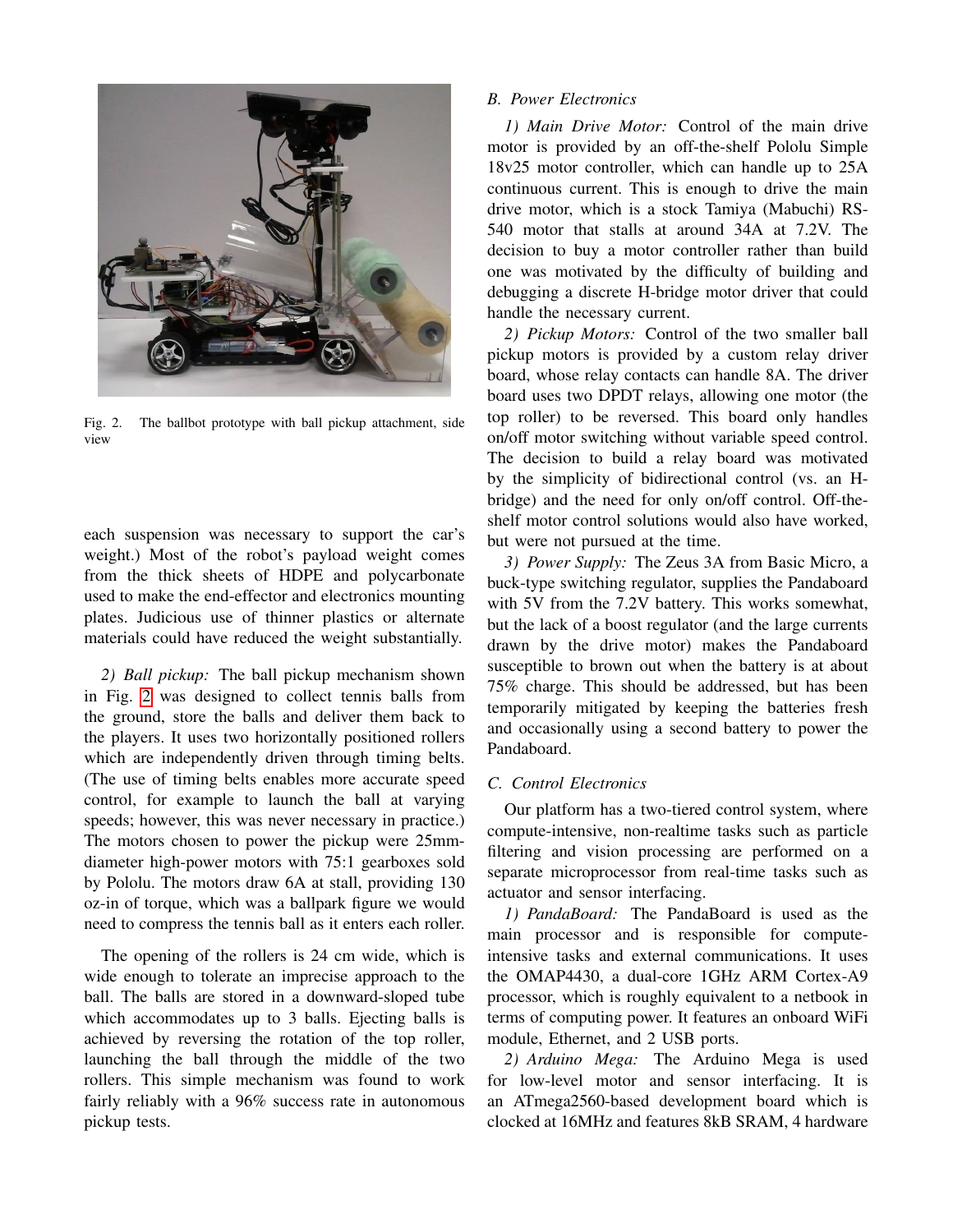UARTs, a 2-wire interface for I2C, and 16 ADC channels. This board communicates with the Pandaboard via a hardware serial port on the OMAP processor. The hardware serial is important because USB-serial incurs a non-deterministic latency from the USB-serial driver stack in a non-realtime operating system, which may result in random localization errors and destabilize the control loop.

#### *D. Sensors*

The Arduino Mega board is easily reprogrammed via USB and provides flexibility in interfacing different attachments or sensors. Our sensor suite features a quadrature optical encoder and a 9DOF IMU.

*1) Wheel Encoder:* The optical encoder is used both for velocity control and for odometry. It uses an Omron EE-SX1031 slot-type dual photointerruptor and an appropriately-sized codewheel to provide a resolution of 204 counts/m.

*2) IMU:* The IMU module used is the commercially available SparkFun 9DOF IMU. It provides stable, filtered yaw rate measurements for odometry. The IMU is mounted on the centerline of the car for accurate yaw measurements. It is not drift-free, but it has proven reliable enough for incremental measurements of odometry.

*3) Stereo Vision:* Two Playstation Eye cameras are interfaced with the PandaBoard via USB. The Playstation Eyes have many features that make them suitable for computer vision on a budget. They provide a high framerate of 100 frames/s at 320x240 resolution, have a relatively low-latency Linux driver which bypasses the weakness of traditional UVC cameras, and are commercially available for under \$30. The two cameras are mounted in a parallel stereo configuration on a rigid piece of aluminum bracket. The camera pair is then mounted on a pan/tilt servo mount which allows full freedom to pan and tilt +/- 90 degrees. The camera centers are aligned with the tilt axis so that the camera height remains constant as the camera mount tilts.

A stereo camera calibration was performed on the mount to find both the individual camera parameters and the stereo camera parameters. In this process the distance between cameras was found to be 16.2 cm.

# *E. Power Source*

The entire platform is powered by a standard 7.2V NiMH battery pack. The robot has fairly good endurance. A fully-charged battery can power the onboard computer for 3-4 hours during typical testing, although actual battery life will depend on how often the drive motors are run.

#### *F. Robustness*

Hardware robustness contributes greatly to software robustness. Conversely, brittle hardware can affect the performance of otherwise-robust algorithms. This was experienced many times throughout our development cycle as hardware problems came up. The latency problems encountered with USB-serial communications are an example of how an overlooked hardware problem caused a difficult-to-diagnose software problem.

Another such occurrence happened with the original camera, a Logitech QuickCam Orbit. It was selected for its integrated pan/tilt functionality. However, after a few months of operation, the internal pan/tilt mount became loose. Our vision data became corrupted with large amounts of up/down vibration. The solution was to buy a real pan/tilt camera mount and switch to a different camera that could be affixed on the mount.

### III. SOFTWARE PLATFORM

The PandaBoard runs Ubuntu, a Linux-based OS. Using a widely-available open source operating system ensures compatibility with existing software frameworks such as ROS and OpenCV. It also enables the use of commodity hardware, such as USB webcams for vision. The Linux environment provides rich APIs and abstracts the software away from the choice of hardware (i.e. the ARM-based OMAP4). In principle, it would be simple to migrate to an Intel-based processor should the need arise. The use of a Linux-based OS allows for great flexibility in software and hardware choices.

### *A. Arduino Mega Software*

The Arduino Mega is programmed with software necessary to interface with the motors, servos and sensors. It runs a message-processing loop to receive commands (velocity, steering angle, ball pickup state) from the PandaBoard.

The Arduino Mega runs a few time-critical tasks. Foremost of these, it runs a PID control loop to set the speed of the robot. This is done on board the lowlevel microcontroller because the control loop requires precise timing stability. It also sends odometry readings back to the PandaBoard at regular intervals. This ensures that the readings are spaced evenly so that the time delta between readings is consistent.

The Arduino Mega only needs to be programmed once with the base controller software. It has many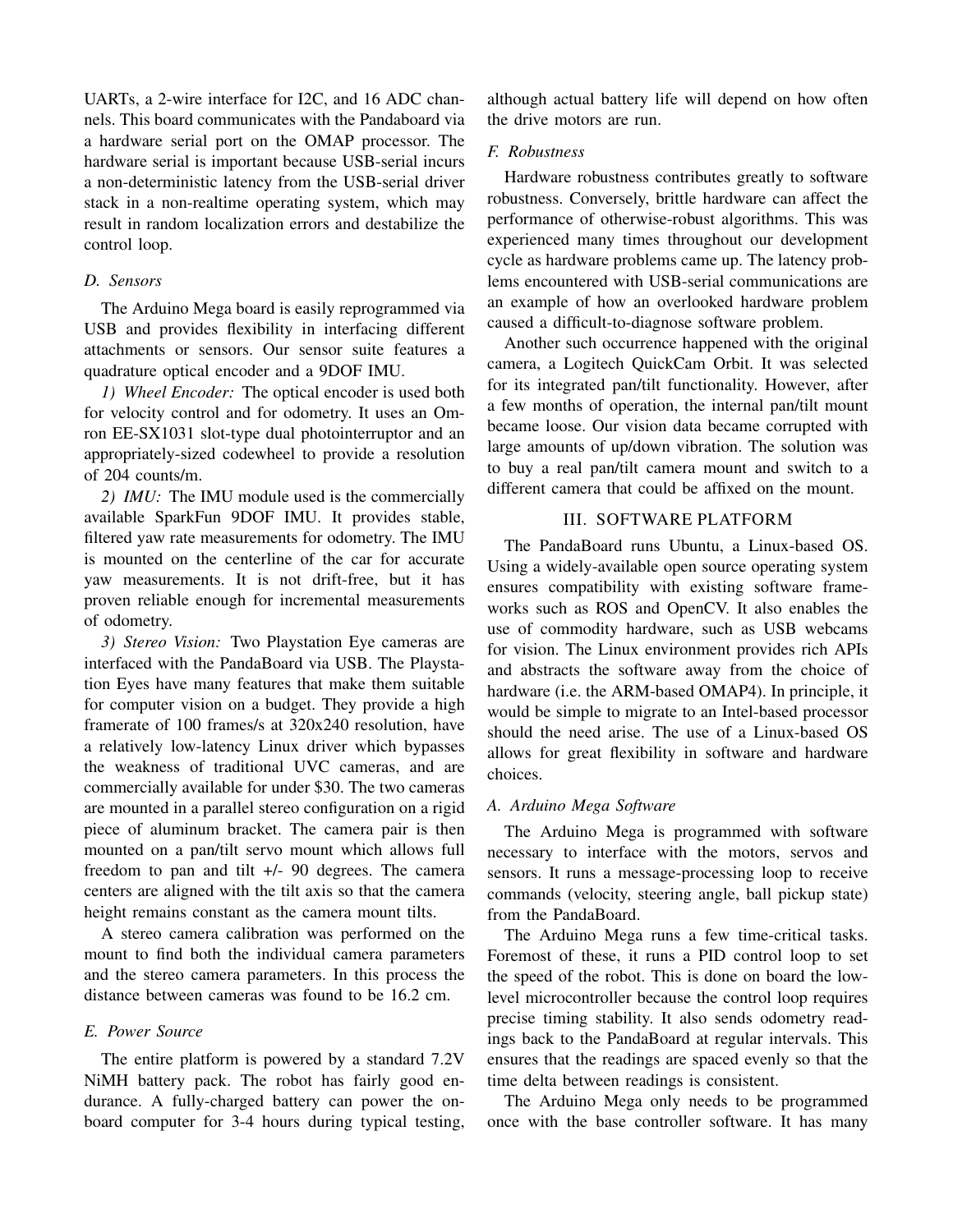more hardware peripherals, GPIO pins and ADC inputs allowing the robot to support flexible hardware configurations.

### *B. PandaBoard Software*

PandaBoard software is developed onboard through an SSH connection. The SSH connection is also used to run and debug software. All our code is integrated with ROS [2], an open source codebase widely used in robotics. ROS provides a publisher / subscriber model for different nodes, or processes, to communicate. ROS handles communications between ROS nodes running either on the same computer, or on a different networkconnected computer. ROS also provides rosbag, a tool to record and playback timestamped messages for offline computations.

# IV. LOCALIZATION

In order to determine our position on court, we used the computer vision system to track court lines, and used visible lines as well as motion cues to deduce our position.

The chief challenge faced in using court lines as features is that court lines are relatively sparse and nonunique, and they only constrain the robot's position in 1 dimension. That is to say, from observing a court line, the robot can determine its heading and distance from the line, but not its lateral position along the line. The posterior distribution from that one observation, then, is two parallel lines along the court line.

Some work has been done using court lines to supplement uniquely identified landmarks on the RoboCup field [3], and using constraint-based landmarks of varying types [4]. However, there are no unique landmarks on a tennis court, and lines on a court are not all visible to the robot at once, leading to ambiguity. Furthermore, tennis courts are highly symmetric, so a series of measurements while on the move are necessary to establish the robot position.

Because the inherent symmetry requires multiple hypotheses, we took a Monte Carlo Localization (MCL) [5] approach to localization using court lines as observed landmarks. To conserve computational resources on the embedded system, we constrain the problem further. First, we assume that the robot is initially placed by the sideline facing the service line, where it can see a corner (Fig. [3\)](#page-5-0). This allows it to get a global initialization much more quickly. Second, to improve our accuracy, we constrain the robot's path to stay near court lines, similar to the coastal navigation presented in [6].



<span id="page-5-0"></span>Fig. 3. Ideal initial placement zones for the robot



Fig. 4. View from the robot-mounted camera with detected lines labeled. Note the limited view at this height.

#### <span id="page-5-1"></span>*A. Line Detector*

The line detector thresholds the image in grayscale to find the light-colored regions, then uses a probabilistic Hough transform [7], [8] to detect lines, as shown in Fig. [4.](#page-5-1) The Hough transform lines are then processed to remove duplicates using grouping by distance and similarity of angle. This line detector detects lines reliably within about 3 meters, but it also generates many false positives. The particle filter is able to handle these false positives.

# *B. Particle Filter*

The MCL particle filter uses the detected lines as observations. Using the known tennis court model and the particle pose, it generates the backprojection of each court line onto the camera frame. Then, using a distance metric which takes into account both distance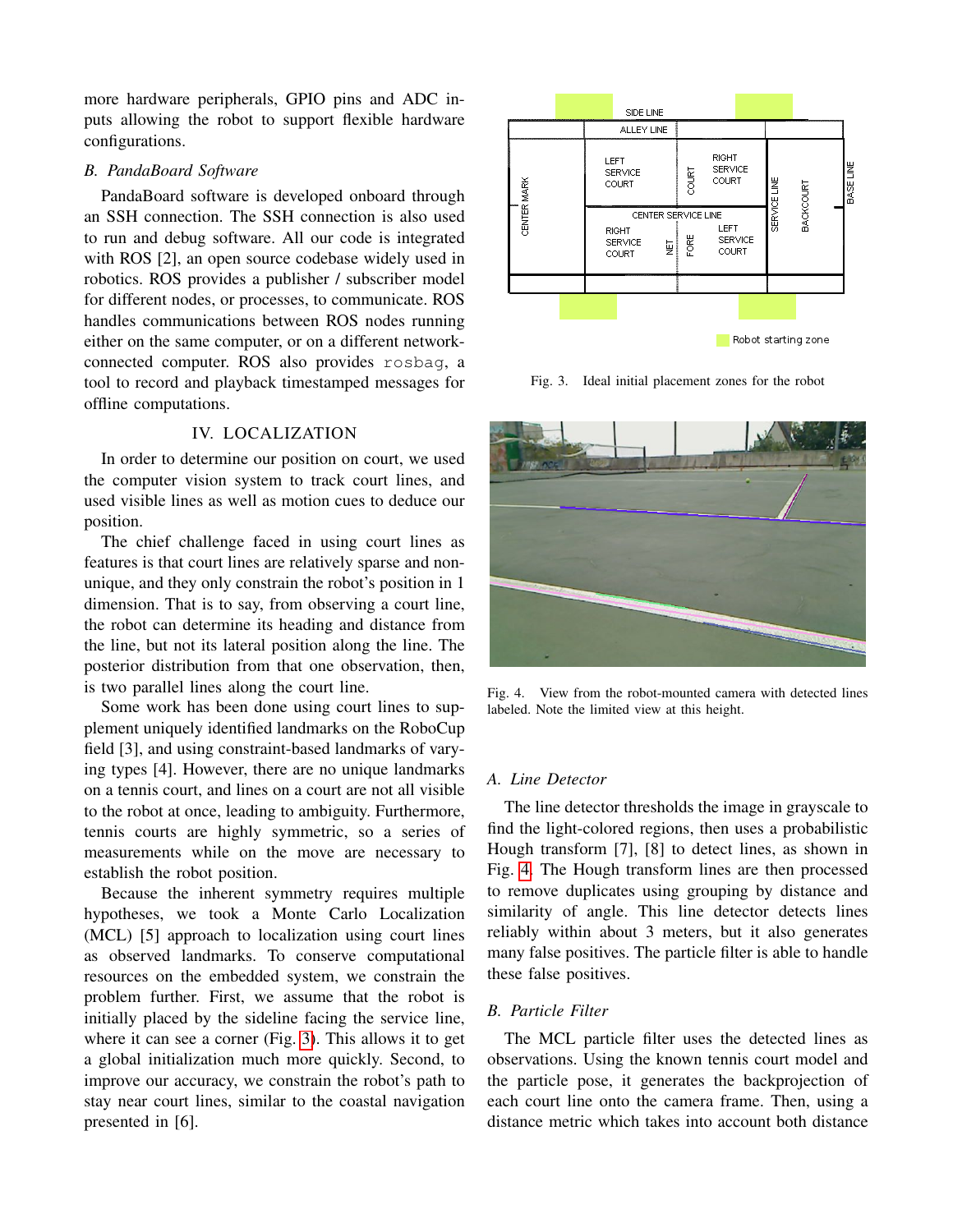**for** each particle 
$$
(x_t^{(i)}, w_t^{(i)})
$$
 **do**  
\n $w_1 \leftarrow 1.0$   
\n $w_2 \leftarrow 1.0$   
\n**for** each observed line  $z_t^{(j)}$  **do**  
\n $w_1 \leftarrow w_1 * (1 + p(z_t^{(j)}|x_t^{(i)}))$   
\n**end for**  
\n**for** each expected line  $\hat{z}_t^{(k)}$  **do**  
\n $w_2 \leftarrow w_2 * \max_j p(z_t^{(j)} = \hat{z}_t^{(k)}|x_t^{(i)})$   
\n**end for**  
\n $w_t^{(i)} \leftarrow w_t^{(i)} * (w_1 + w_2)$   
\n**end for**

<span id="page-6-0"></span>Fig. 5. Pseudocode for the MCL observation update



<span id="page-6-1"></span>Fig. 6. Odometry vs. MCL estimated pose

and orientation, the filter re-weights the particles based on the observation according to the algorithm outlined in Fig. [5.](#page-6-0)

The observation update models the line detector's false positives by rewarding a matching line (small distance metric) but not penalizing for extra lines (large distance metric). However, expected lines which are not detected are penalized slightly. This allows the lack of a line to inform the filter. The filter must be tuned not to penalize missing lines too much; otherwise particles that expect to see no lines, such as particles facing away from the court, may gain too much weight.

#### *C. Experimental Results*

Experiments were conducted on an outdoor tennis court in (1) midday, (2) sunset, and (3) overcast lighting conditions. The robot was steered by radio control. Odometry measurements and camera images

were recorded for offline computation.

Initial results show that odometry alone looks qualitatively good but exhibits some drift. When court lines are in view, the particle filter corrects for drift. This correction can be seen in the yellow track in Fig. [6.](#page-6-1)

*1) Backprojection model and noise rejection:* Comparing detected lines and model lines in the image plane (using the backprojection model) was found to be much more robust to mechanical noise than comparing the lines in the world coordinate plane. This is because in the image plane, any mechanical vibrations which pitch the camera up and down will affect near and far lines equally.

*2) Global vs. local localization:* The particle filter can successfully perform a global localization from an arbitrary starting location. However, to perform the initial global localization, it was necessary to have about 5000 particles evenly spaced around the field. By relaxing this constraint and specifying that the ball must start in one of two starting locations, only about 200 particles are necessary to get an initial fix.

*3) Running time:* For 200 particles, each observation takes about 80ms on average using on-board processing. Therefore we are currently processing at about 12.5 frames per second. While this is sufficient, further code optimization should yield some performance gains.

#### *D. Next Steps*

Vanilla MCL localization is currently sensitive to global initialization failures. A major feature of tennis courts is the symmetry. A bimodal particle distribution can easily devolve into a unimodal distribution when there is not enough evidence to differentiate between two hypotheses, even using a low-variance sampler. One simple solution, which must be tested more thoroughly, is to resample the particles less frequently. Another solution which has been pursued to a limited degree is to inject random particles if the weight sum falls below some threshold. A more sophisticated solution may involve using a Mixture MCL as described in [5]. This particle filter sometimes uses the observation as the proposal distribution, drawing likely poses from the current observation. It may be more a more intelligent and principled way to overcome global initialization failures than the random particle injection method.

# V. MOTION PLANNING AND CONTROL

The on-board motion planning and control framework is responsible for generating optimal and feasible paths in different scenarios, and for generating controls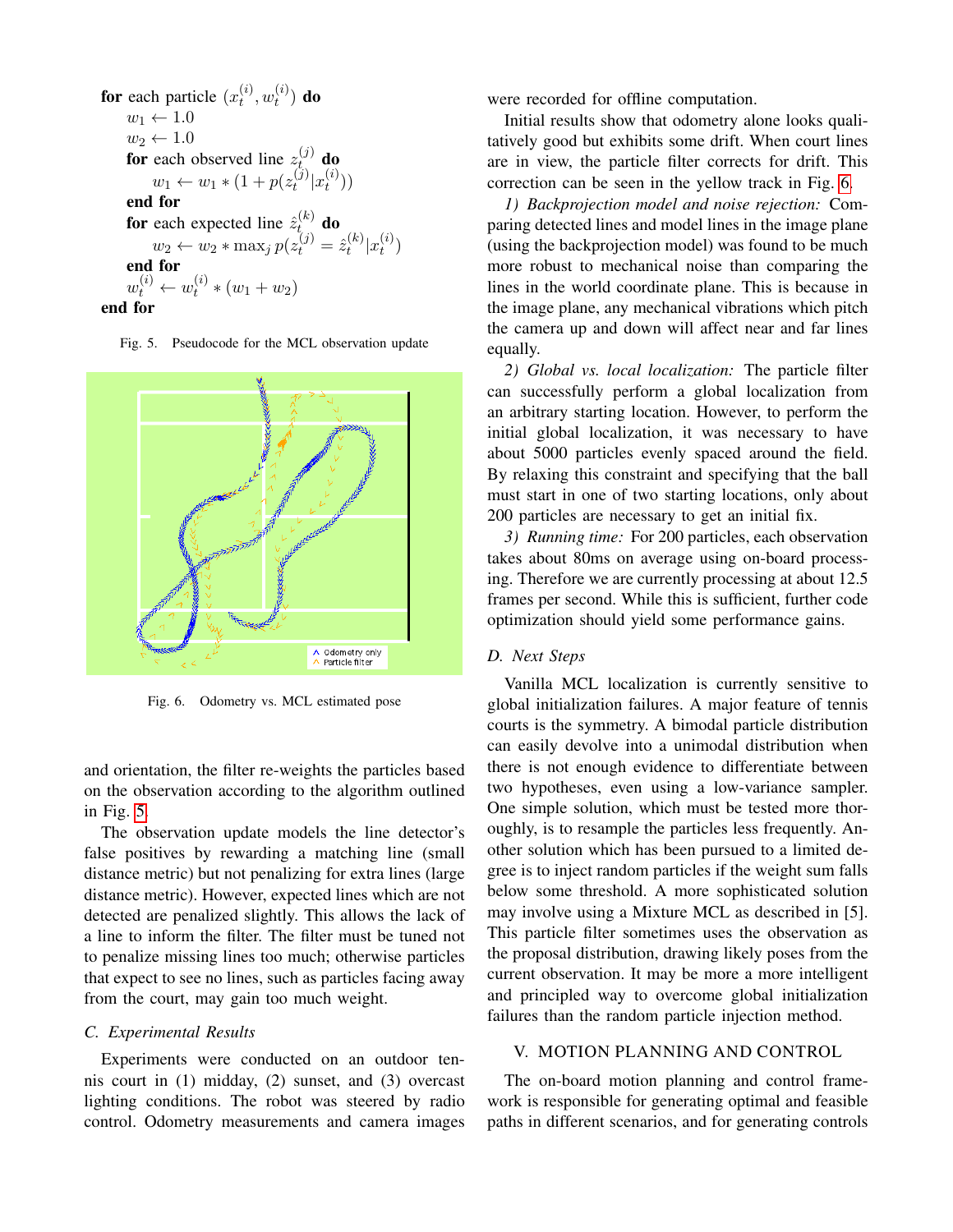that move the robot from start to goal accurately. In essence, the planner is responsible for driving the car to a ball, retrieving the ball and delivering it to another location. The optimality of a plan is judged by its length, ease of control and time to compute given our limited computational resources and the need for quick response times during a tennis match.

#### *A. Path Planner*

The tennis court is a fairly simple environment from a planning point of view: it has fixed dimensions, is bounded on all four sides and has one consistent fixed obstacle—the net. A robot needs to account for other static obstacles such as benches and dynamic obstacles such as players. The planner is bound to respect both environmental constraints (obstacles) and differential constraints (e.g. a minimum turning radius of 0.7m for our robot).

The configuration of the robot is fully determined by a three dimensional vector  $(x, y, \theta)$ . Search based planning over a discretized configuration space is known to work well in such relatively low dimensional state spaces. In particular, lattice based planning [9], [10] is an approach that discretizes the configuration space into a set of states and connections that represent feasible paths between states. These connections can then be repeated to reach any configuration on the lattice. Lattice based planning effectively converts motion planning into a graph based search problem. It is well suited for our platform because it directly encodes differential constraints into the plan without the need for post processing. Moreover, it is easy to implement and compare various search algorithms without making large changes to the overall architecture of the planner.

Our planner is largely based on the framework provided by Pivtoraiko et al. [11], with a number of optimizations and simplifications to improve onboard performance. The different components of the planner will be explained below in accordance with the aforementioned structure.

*1) Lattice state space and control set:* The state lattice discretizes the tennis court into regular intervals of 0.175m, which is approximately 40% of the robot's length. For robot heading, we chose a minimal set of 8 uniformly spaced headings with an average out degree of 8. This was done in order to limit the branching factor and therefore reduce running time of the search. Motion primitives can be computed once from the origin and stored. The set of allowed motions from any lattice point can then be found by translating the stored

motion primitives from the origin to that point.

*2) Computing edge costs:* Edge costs are typically computed by convolving the swath of the car with the cost map below [11]. We made two improvements that work well for our situation: (i) Convolving the swath with map cells for every edge in the graph search is expensive, but the sparsity of obstacles in our map allows us to heavily optimize by not convolving unless the edge is in close proximity to an obstacle. We obtained speed-ups of up to 50x in some cases, especially for paths around the net. (ii) We further penalize turns to generate straighter and more easily controllable paths.

*3) Search algorithm:* A\* search [12] is a popular heuristic based search algorithm, which serves as our starting point. Our discretized search space, with low branching factor for each state, resulted in low runtimes for A\*. However, two issues require us to implement a better search algorithm with faster replanning: (i) The goal position may change during execution, either because the ball is moving or because the ball detector reports an updated location (ii) The robot might detect new obstacles that are not part of the map, like a player stepping in front of it.

In both cases, A\* search in its original form will replan without using any information from previously generated paths. However, better search algorithms exist.

We use a version of Moving-Target (MT) search called Lazy MT-Adaptive A\*, first introduced by Koenig et al [13] for the problem of quick path planning for characters in video games. Our results show that the algorithm works well for our situation as well, where both the agent (robot) and the goal (ball) can move.

MT-Adaptive  $A^*$  is similar to  $A^*$ , but is modified to incorporate two key ideas:

(i) Heuristic update after path computation:

For any state  $s$  that was expanded during an  $A^*$ search, let  $g(s)$  denote its g-value, i.e. the distance from the start state to state s. Let  $g(s_{target})$  denote the gvalue of the goal state  $s_{target}$ . Adaptive A\* updates the h-values of all states s that were expanded during the search as follows:

$$
h(s) := g(s_{target}) - g(s). \tag{1}
$$

The new h-values are consistent and for any state, they cannot be smaller than the user-generated h-value for that state. Hence any new  $A^*$  search using the new h-values will typically expand fewer states than the earlier searches.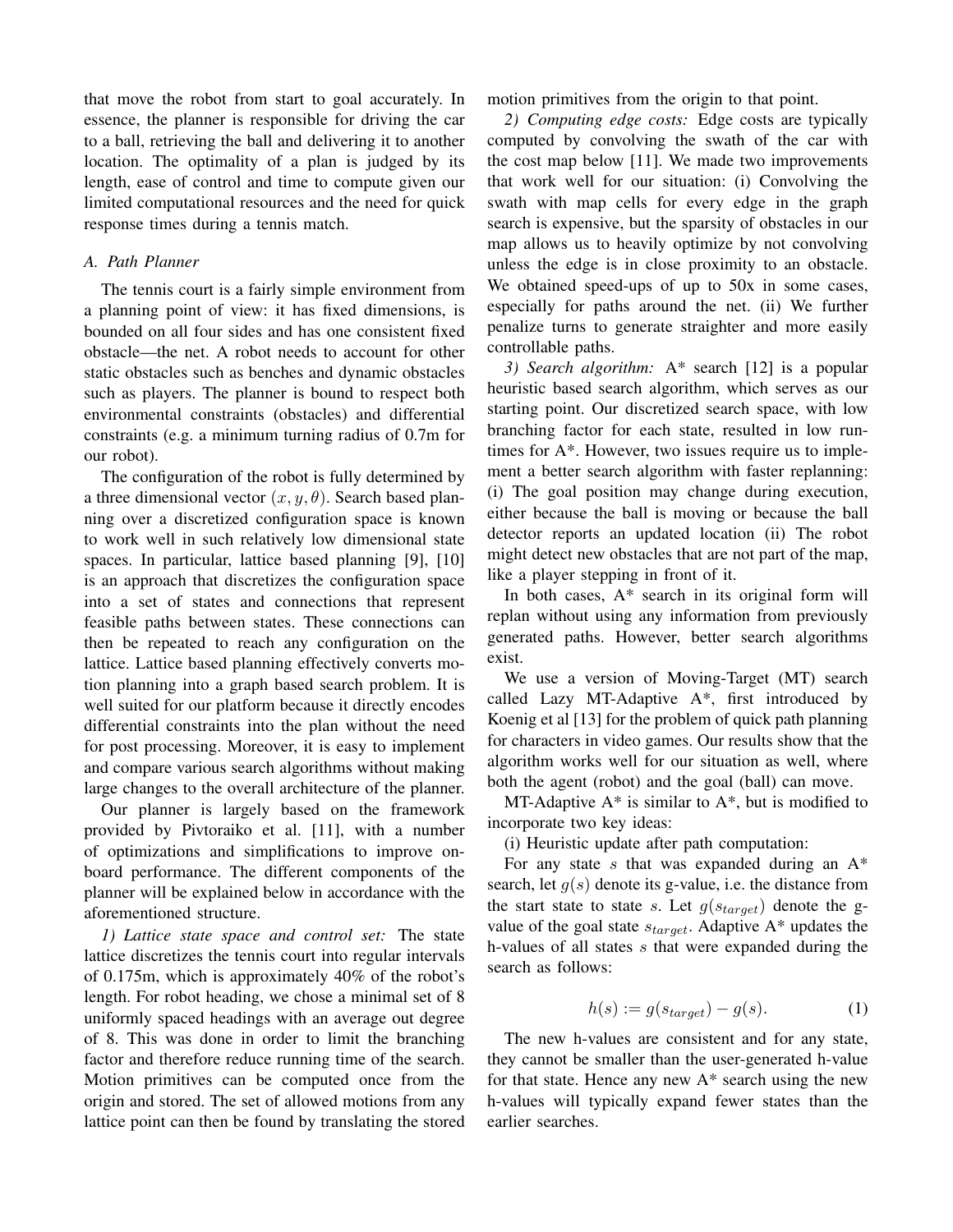(ii) Heuristic correction for Moving Target:

MT-Adaptive A\* also corrects heuristics of nodes to maintain consistency when the goal changes. Given consistent h-values with respect to the previous goal state  $s_{target}$ , MT-Adaptive A\* corrects the h-values of all states s to make them consistent with respect to the new goal state  $s'_{target}$ . It does this by assigning

$$
h(s) := max(H(s, s_{target}), h(s)h(s_{target})) \quad (2)
$$

for all s. It can be proved that the new h-values  $h'(s)$ are consistent with respect to the new goal state  $s'_{target}$ [13]

MT-Adaptive A\* with the new h-values cannot expand more states than an otherwise identical A\* search with user-supplied initial h-values. In practice however, it usually expands much fewer nodes. The lazy version that we use does further optimizations to compute new h-values only for nodes that are needed during a future search. The entire algorithm is presented in detail in [13].

#### *B. Controller*

The robot has a closed loop controller that enables it to use localization information to follow planned paths accurately. The controller has two components—speed control and steering control.

*1) Speed control:* The controller commands speeds to the Arduino, which then runs PID control based on a wheel encoder to maintain the commanded speed. The controller uses a 0.25m lookahead to determine safe running speeds. This allows it to slow down before turns, when near obstacles and before reverse segments in the path.

*2) Steering control:* 1. Our steering controller is based on the one used by Stanley, Stanford's robot that won the DARPA Grand Challenge [14].



<span id="page-8-0"></span>Fig. 7. a. Illustration of the Stanley steering controller [14] b. Stanley steering controller corrects trajectory from an inital crosstrack error of  $0.4m$ ,  $k = 2$  (Court markings are in cm)

The controller is based on a nonlinear feedback function of the cross-track error  $x(t)$  which measures the lateral distance of the center of the robot's front wheels from the nearest point on the trajectory (Fig. [7\)](#page-8-0). In the error-free case, using this term, the front wheels match the global orientation of the trajectory. The angle  $\theta$  describes the orientation of the nearest path segment, measured relative to the vehicle's own orientation. In the absence of any lateral errors, the controller points the front wheels parallel to the planner trajectory.  $u(t)$ is the robot's speed at time  $t$ . The basic steering angle control law is given by

$$
\delta(t) = \psi(t) + \arctan(\frac{kx(t)}{u(t)}),\tag{3}
$$

where k is a gain parameter that can be tuned.

Using a linear bicycle model with infinite tire stiffness and tight steering limitations, it can be shown that for small cross track error, this control law results in error converging exponentially to zero [14].

#### *C. Experiments*

Fig. [8](#page-9-0) shows various situations where the planner generates a plan and the controller drives the bot along the plan. All computation is done on board. These trajectories were recorded using the Vicon MX motion capture system, and superimposed onto a map of the tennis court. Table [I](#page-9-1) displays quantitative measures of performance for both the planner and the controller, averaged over 10 runs per example. For the planner, the number of nodes expanded and runtimes provide a measure of performance, while the controller is measured by average cross-track error, final cross-track error and heading error at goal. Along with these average quantities, we also report the standard deviation as a measure of statistical significance of our results. We can see that although there is room for improvement with the planner's speed, it does a satisfactory job of generating initial plans. The controller performs very well. As an additional measure of the controller's performance, we can report a 93% success rate for the robot arriving at the goal such that the ball is encased within its roller.

### VI. BALL DETECTION

#### *A. Approach*

We developed a novel approach for locating stationary balls on the surface of a tennis court. In order to cut out impossible regions where stationary balls could be found and reduce the search domain, only the region below a finite horizon extending over the court length is considered. The approach assumes that at most one ball is present in the frame. It further assumes that fine texture details in the image are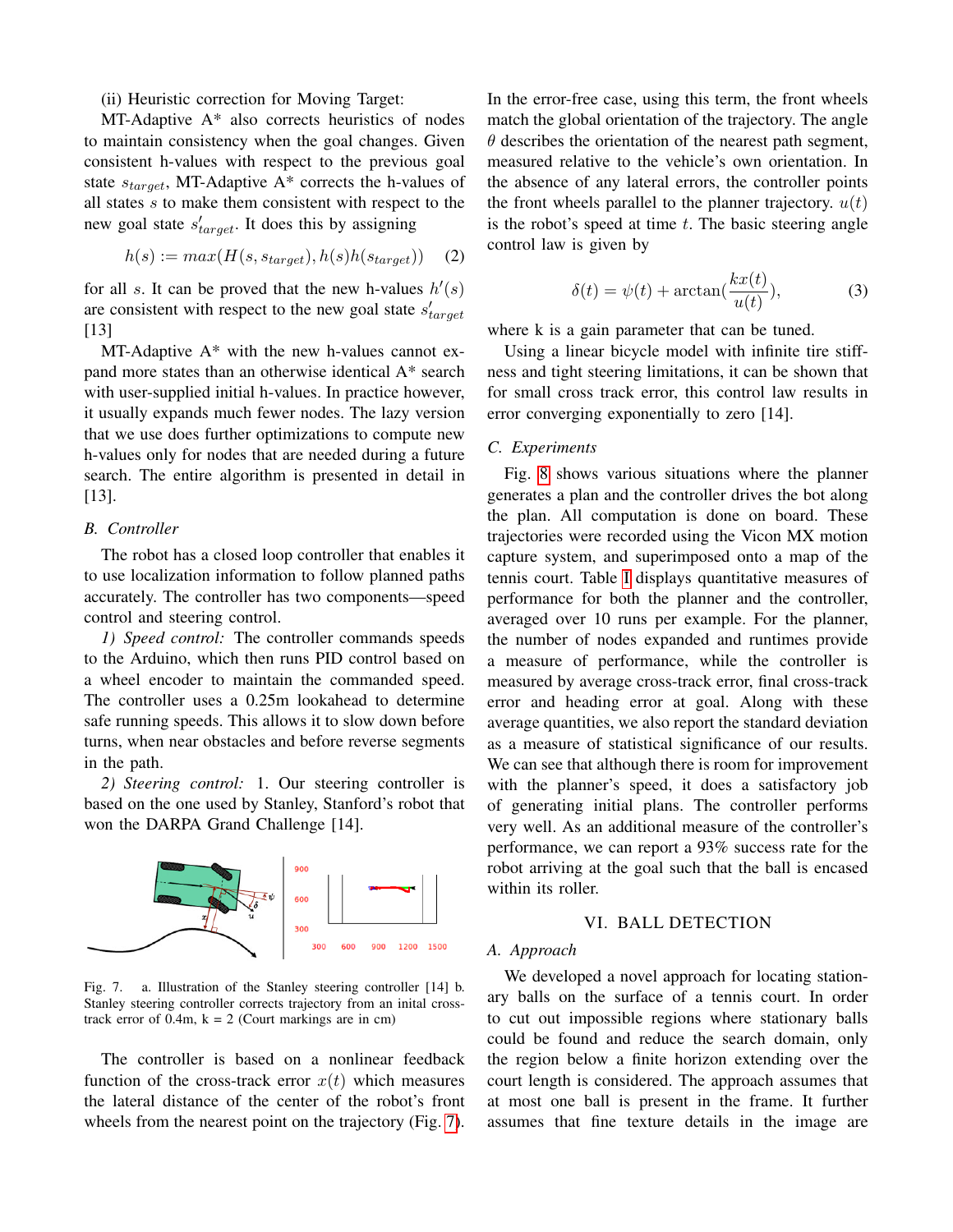

<span id="page-9-1"></span><span id="page-9-0"></span>Fig. 8. Examples of plans generated (blue) and trajectories taken by car (red) for three cases — a) Picking up a ball b) Delivering a ball at a specific pose c) Retrieving a ball across the net. The court markings are all in meters

TABLE I

MEAN ERROR (S.D.) FROM ON-BOARD TESTS OF PLANNING AND CONTROL

| Plan (from Fig. 8) | Nodes expanded | Runtime (s) | Average cross-track | Cross-track error at | Heading error<br>- at |
|--------------------|----------------|-------------|---------------------|----------------------|-----------------------|
|                    |                |             | error(m)            | goal (m)             | goal (rad)            |
| a)                 | 104            | 0.48(0.04)  | 0.05(0.007)         | 0.067(0.033)         | 0.1(0.04)             |
| $\mathbf{b}$       | 179            | 0.99(0.47)  | 0.21(0.025)         | 0.116(0.0146)        | 0.13(0.02)            |
| C)                 | 608            | 4.4(0.42)   | 0.107(0.007)        | 0.15(0.017)          | 0.13(0.09)            |

redundant. The textures and noise are smoothed by running mean shift like clustering over space [15]. The resulting posterized image has larger areas with nearly constant colors. Connected components or blobs, which are contiguous regions of nearly constant color are generated from the posterized image using a flood fill algorithm. Connected components which have pixel area much greater than what is possible for an image of a taken ball from the camera's height are discarded.

Contours bounding the connected components are found [16]. Contours help in obtaining useful geometric properties like area, shape and position of the blobs. Contours are filtered on size and shape. This filtering based shape is done by first fitting ellipses to the blobs using a least squares technique [17] and then evauating the following two measures,

$$
\rho := M/m \tag{4}
$$

where  $M =$  length of major axis,  $m =$  length of minor axis,  $\sqrt{2}$ 

$$
\Delta := 1 - \frac{Area(Blob)}{Area(Ellipse)}\tag{5}
$$

For a circular blob, it is expected that  $\rho \rightarrow 1^+$  and  $\Delta \rightarrow 0^+$ .

The remaining contours' pixels are then converted to HSV colorspace for color-based filtering aided by the tennis ball's distinct color. In the rare case that multiple blobs remain, the one with the largest area is assumed to represent the ball (see Fig. [9\)](#page-10-0). Successive averaging and filtering leads to a progressively diminishing set of ball candidates which aids in reducing the computation overhead, a precious resource for embedded systems.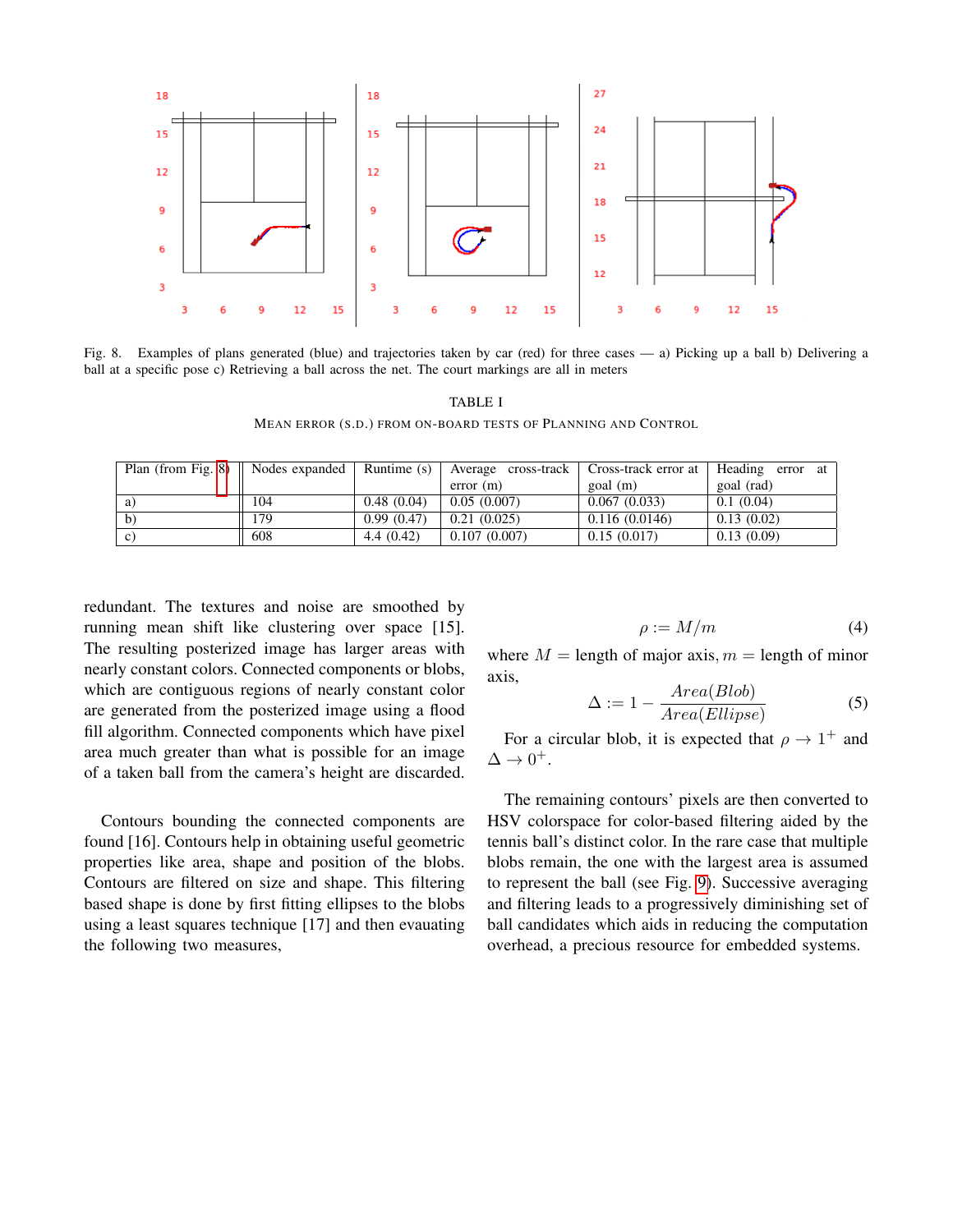

Fig. 9. Intermediate steps of ball detection. *[from top]* a. Connected components after mean-shift clustering and flood-filling b. Blobs left after filtering on shape, size and color. c. Detected ball and estimated position (meters, degrees)

#### <span id="page-10-0"></span>*B. Experiments*

This approach was found to detect balls much farther away (5-6 meters) than naive color thresholding which was only useful for balls within close range (1-2 meters). It was more robust to potential detractors like distant trees, round objects like stones or even varying lighting conditions. It was found to have a low false negative rate. It tends to have a higher false positive rate than color thresholding, which was primarily due to random misdetection and can be improved by filtering the position of the ball between frames.

# VII. CONCLUSIONS AND FUTURE WORK

Our efforts to develop a low-cost integrated system for tennis ball retrieval have thus far resulted in the iterative development of a tested, proven hardware platform. The software stack has been developed for court localization, navigation, and ball detection. We are still working on the robustness of court localization and further code optimizations, which are two necessary steps for the integration of these components.

The eventual goal for this project is fully automated ball retrieval for tennis matches. We are encouraged by the preliminary results for localization, motion planning and ball detection. While we continue to make the system robust to environmental variations, we also aim to develop the decision-making functionality of the platform to create a truly autonomous system.

# VIII. ACKNOWLEDGEMENTS

This project was developed by a team which will hopefully carry the project onto completion of its goals. I would like to acknowledge Karthik Lakshmanan for his work in motion planning, Ankush Gupta for his work in constructing the ball pickup and developing the ball detection algorithm, and Pieter Abbeel for his overall guidance and support in overseeing the project.

#### **REFERENCES**

- [1] J. Jones, "Robots at the tipping point: the road to iRobot Roomba," *Robotics Automation Magazine, IEEE*, vol. 13, no. 1, pp. 76 – 78, march 2006.
- [2] M. Quigley, K. Conley, B. Gerkey, J. Faust, T. Foote, J. Leibs, R. Wheeler, and A. Ng, "ROS: an open-source robot operating system," 2009.
- [3] T. Rofer, T. Laue, and D. Thomas, "Particle-filter-based selflocalization using landmarks and directed lines," in *RoboCup 2005: Robot Soccer World Cup IX*, ser. Lecture Notes in Computer Science, A. Bredenfeld, A. Jacoff, I. Noda, and Y. Takahashi, Eds. Springer Berlin / Heidelberg, 2006, vol. 4020, pp. 608–615, 10.1007/11780519<sub>-60</sub>. [Online]. Available: [http://dx.doi.org/10.1007/11780519](http://dx.doi.org/10.1007/11780519_60)<sub>-60</sub>
- [4] A. Stroupe, K. Sikorski, and T. Balch, "Constraintbased landmark localization," in *RoboCup 2002: Robot Soccer World Cup VI*, ser. Lecture Notes in Computer Science, G. Kaminka, P. Lima, and R. Rojas, Eds. Springer Berlin / Heidelberg, 2003, vol. 2752, pp. 8– 24, 10.1007/978-3-540-45135-8 2. [Online]. Available: [http:](http://dx.doi.org/10.1007/978-3-540-45135-8_2) [//dx.doi.org/10.1007/978-3-540-45135-8](http://dx.doi.org/10.1007/978-3-540-45135-8_2) 2